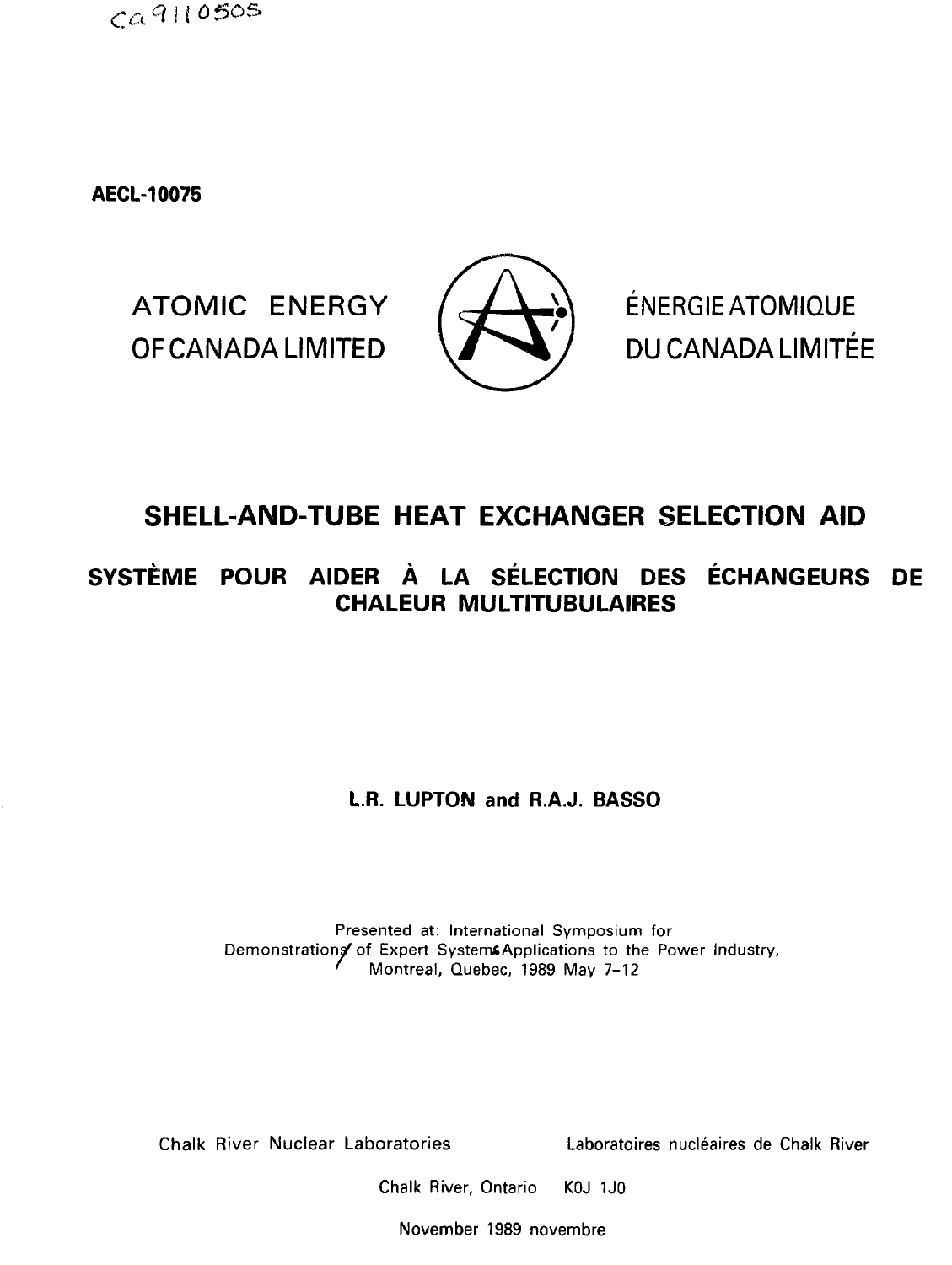## ATOMIC ENERGY OF CANADA LIMITED

# SHELL-AND-TUBE HEAT EXCHANGER SELECTION AID

by

L.R. Lupton and R.A.J. Basso

Presented at: International Symposium for Demonstrations of Expert System Applications to the Power Industry, Montreal, Quebec, 1989 May 7 - 12.

> Instrumentation & Control Branch Chalk River Nuclear Laboratories Chalk River, Ontario, Canada KOJ 1J0 1989 November

> > AECL-10075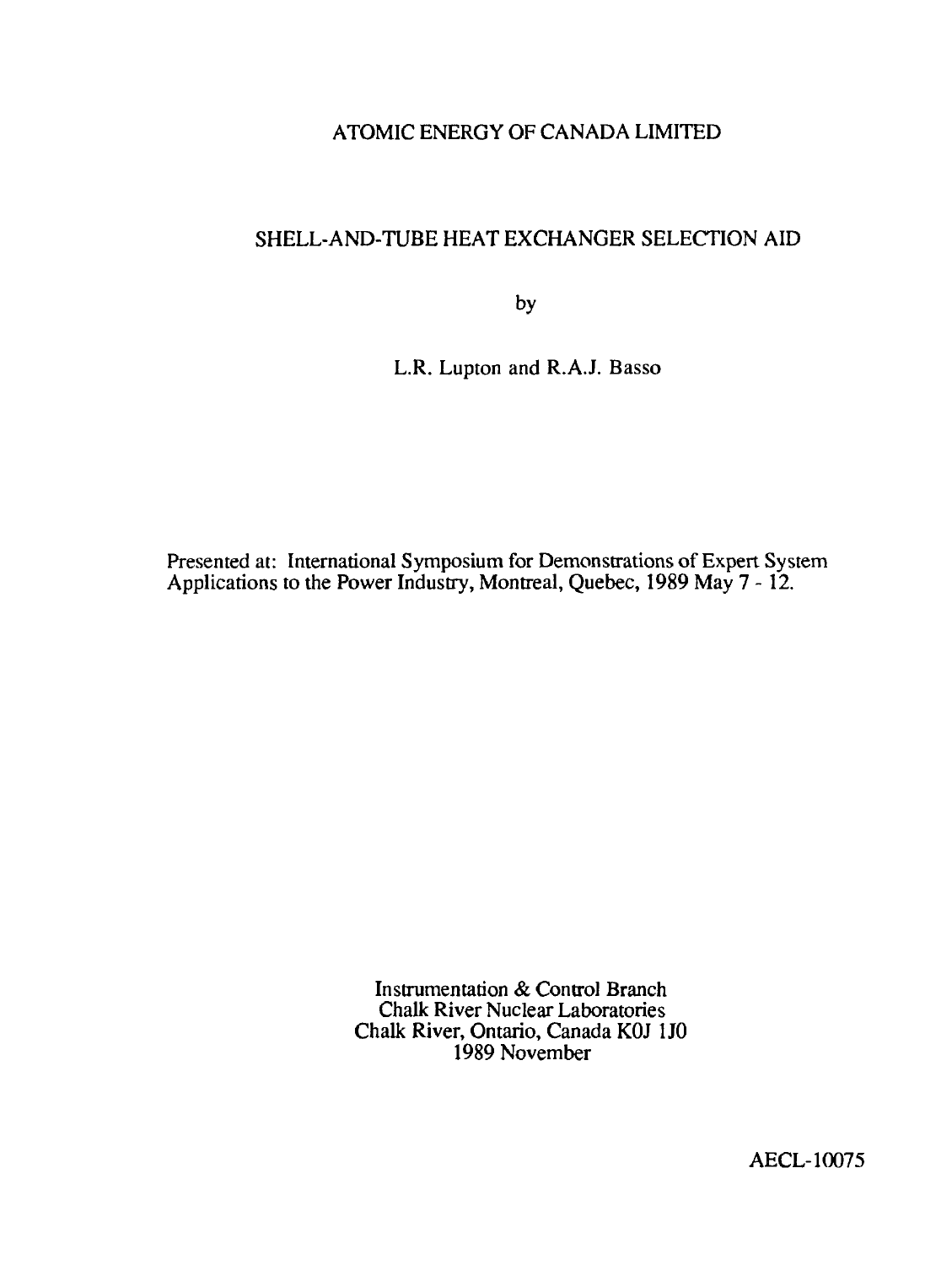#### ÉNERGIE ATOMIQUE DU CANADA LIMITÉE

# SYSTÈME POUR AIDER À LA SÉLECTION DES ÉCHANGEURS DE CHALEUR MULTITUBULAIRES

par

L.R. Lupton et R.A.J. Basso

### RÉSUMÉ

On a mis au point un prototype pour étudier la possibilité d'utiliser des systèmes experts pour aider les concepteurs subalternes de systèmes industriels à la sélection d'éléments d'échangeurs de chaleur multitubulaires. Les critères de sélection pour la conception des échangeurs de chaleur sont fonction des contraintes industrielles, écologiques et administratives. On a mis au point ce système à l'aide d'EXSYS; il comporte à peu près 140 règles. Dans cette communication, on décrit le processus de mise au point et les leçons tirées.

Présentée au Symposium international sur la démonstration des applications des systèmes experts à l'industrie électrique, à Montréal, Québec 1989 mai 7-12.

> Instrumentation en contrôle \*Projet CANDU avancé Laboratoires nucléaires de Chalk River Chalk River, Ontario, Canada ROE 1L0 1989 novembre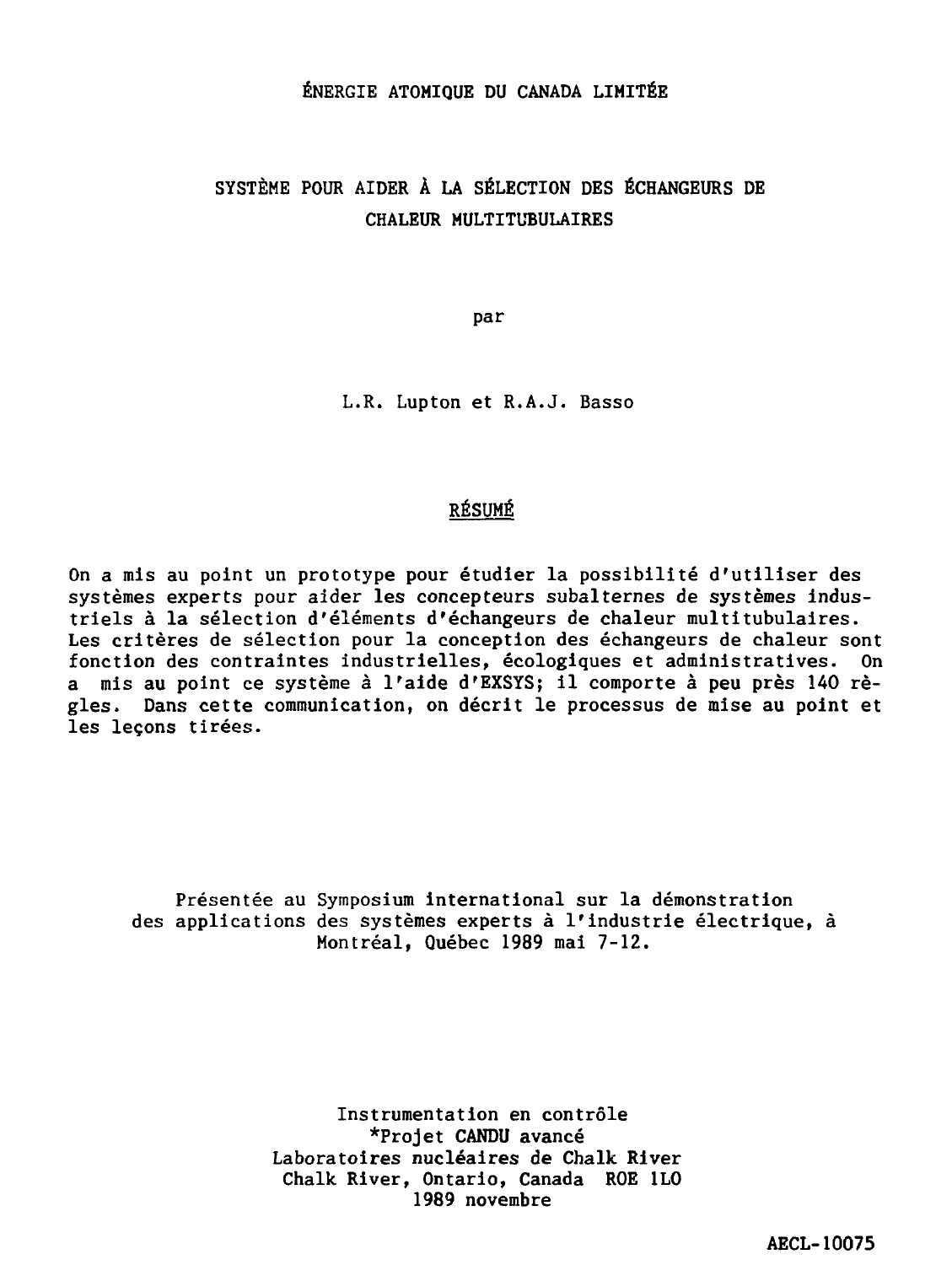### ATOMIC ENERGY OF CANADA LIMITED

### SHELL-AND-TUBE HEAT EXCHANGER SELECTION AID

by

L.R. Lupton and R.A.J. Basso

### ABSTRACT

A prototype has been developed to investigate the feasibility of using expert systems to aid junior process system designers with the selection of components for shell-and-tube heat exchangers. The selection criteria for heat exchanger design were based on process, environmental and administrative constraints. The system was developed using EXSYS and consists of approximately 140 rules. This paper describes the development process and the lessons learned.

Presented at: International Symposium for Demonstrations of Expert System Applications to the Power Industry, Montreal, Quebec, 1989 May 7 - 12.

> Instrumentation & Control Branch Chalk River Nuclear Laboratories Chalk River, Ontario Canada K0J 1J0 1989 November

> > AECL-10075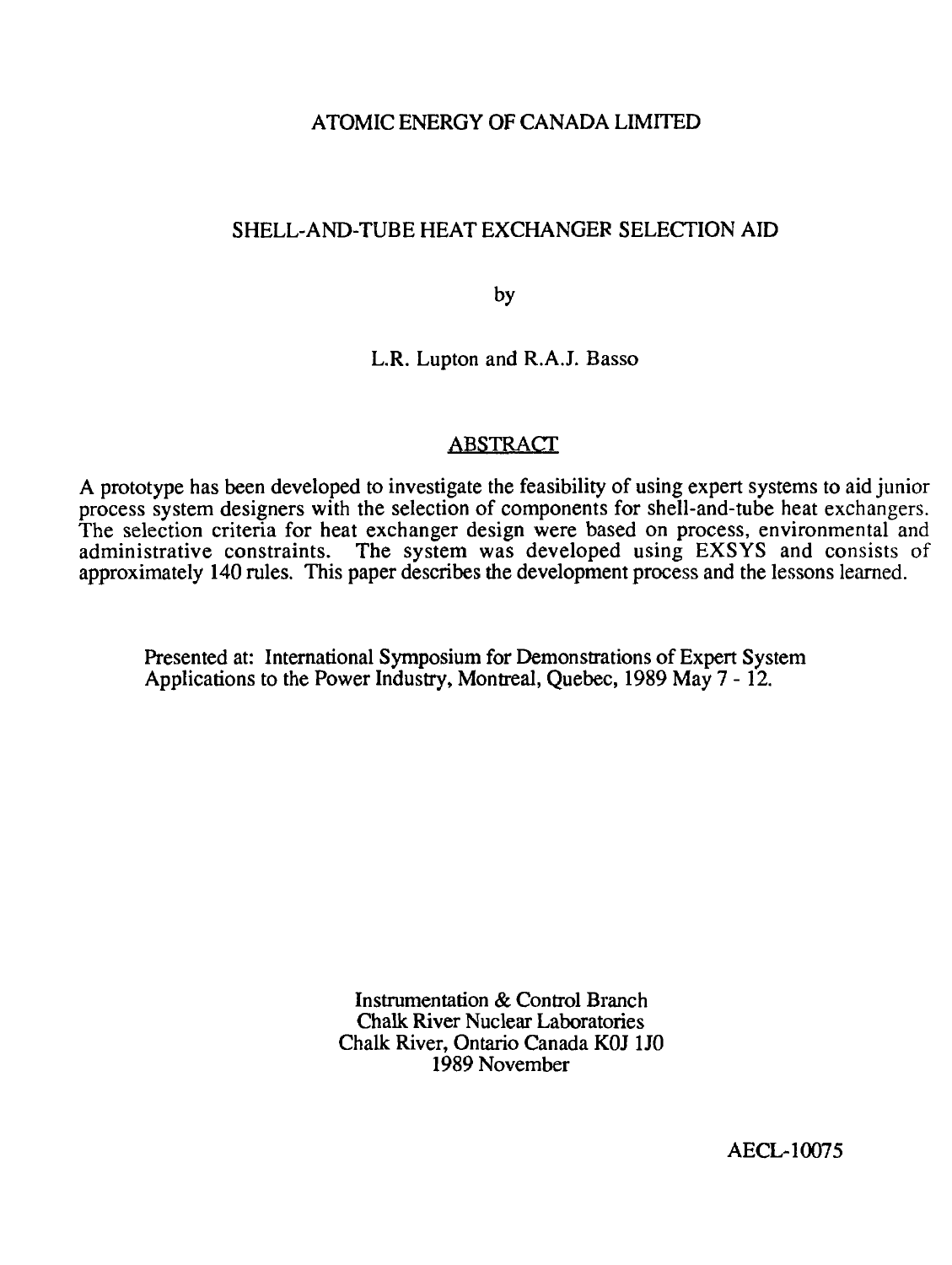# **TABLE OF** CONTENTS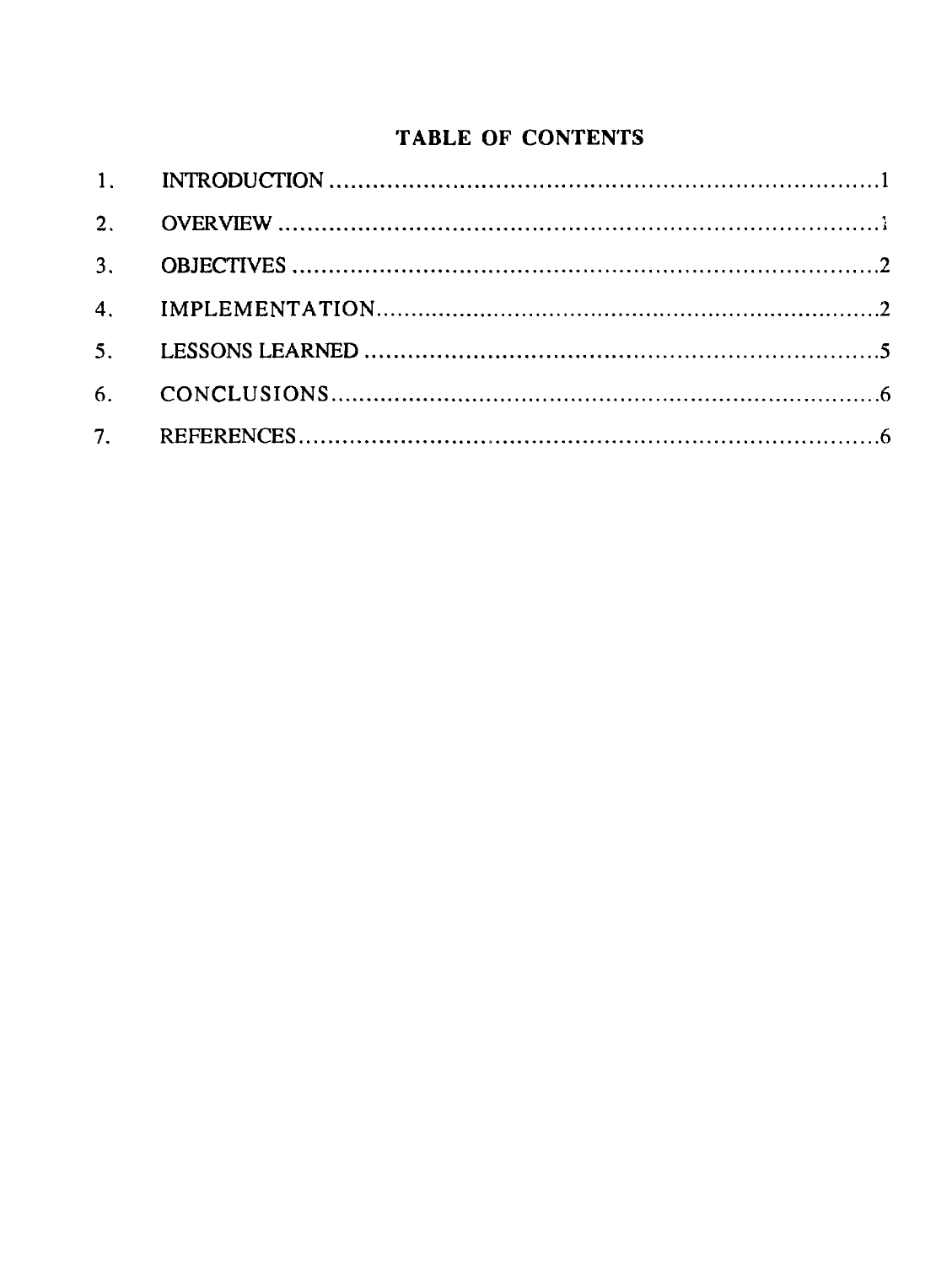# **1 INTRODUCTION**

Recent developments in expert systems technology offer a vehicle to enhance the design of process systems by assisting in the decision making process. A prototype expert system was constructed, for the Heat Transfer and Fluid Flow Service, to aid junior designers with the proper selection of components for shell-and-tube heat exchangers

1 leat Transfer and Fluid Flow Service (HTFS) is an international organization of 200 members in over 20 different countries. It is a co-operative venture funded by industry and government to improve heat transfer and fluid flow technology. Atomic Energy of Canada Limited (AECL) is a member of HTFS and has been designated as the support group for North American HTFS members.

This prototype allowed HTFS to evaluate the benefits of expert systems for the process industry and it was hoped that the benefits for a junior designer would include:

- confidence of design,
- improved operating reliability,
- reduced equipment costs,
- energy savings, and
- on-line access to expert knowledge.

This paper summarizes background information related to the application, specific details of the implementation of the expert system and lessons learned.

## **2** . **OVERVIEW**

The shell-and-tube heat exchanger is one of the most common types of exchangers in use today. It consists of three major components: a front head, a shell (filled with tubes), and a rear head (see Figure 1). This equipment exchanges heat between the process fluid and the service fluid. The designer must select between various combinations of heads and shells as well as determine on what side of the exchanger to place the process and service fluids - shell side or tube side. These design decisions depend upon the properties of the two fluids (i.e., corrosive, dirty, etc).



Figure 1: Cross-section of a Typical Shell-and-Tube Heat Exchanger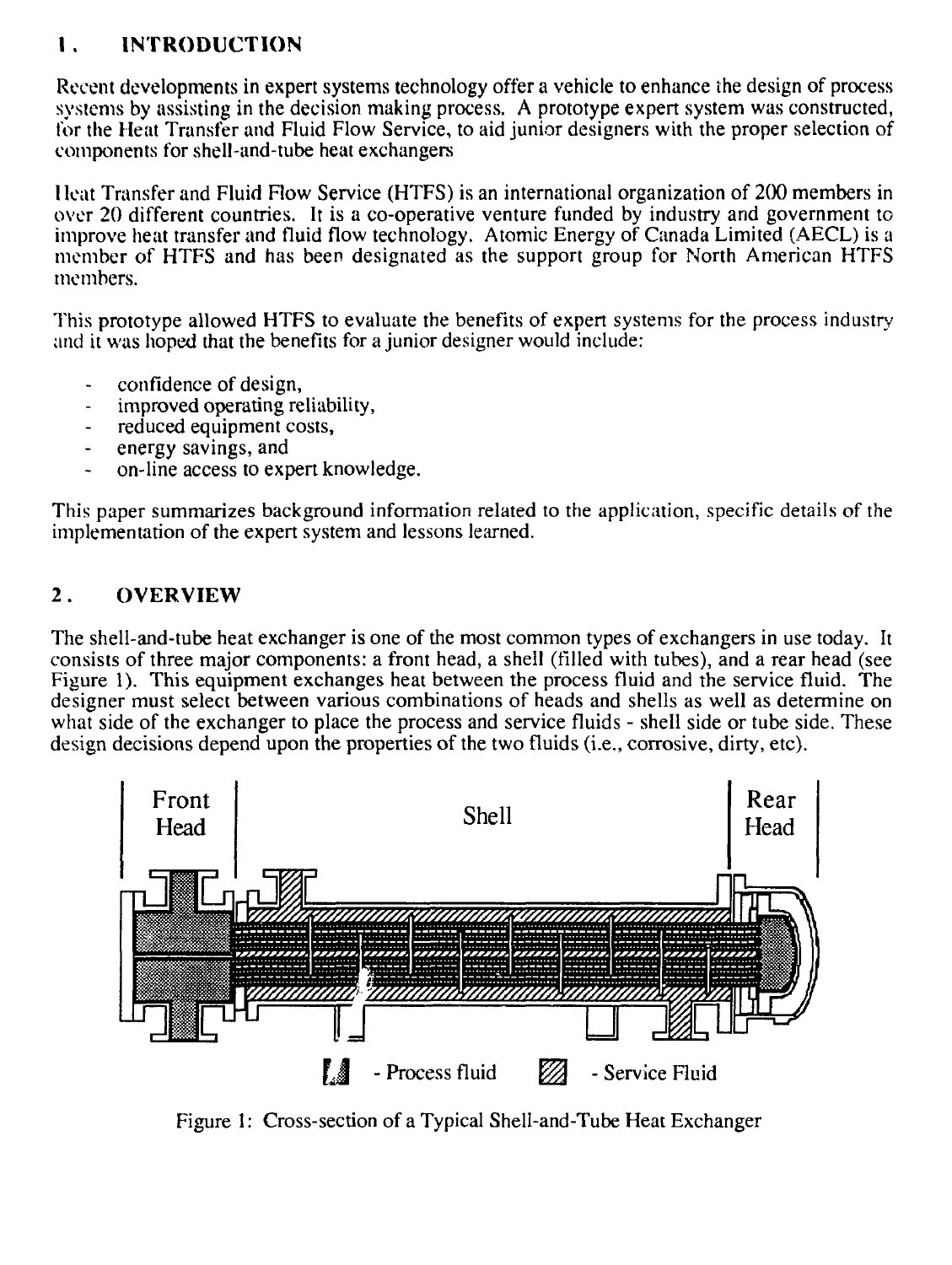This prototype expert system focuses on a small cross-section of literature selected by HTFS personnel [1 -3]. Development of the prototype consisted of scanning the design literature to extract the basic rules for the design of shell-and-tube exchangers, and encoding the pertinent information into an expert system shell for evaluation.

# 3 . OBJECTIVES

The functional objective behind the development of this prototype was to evaluate the merits of using expert system technology to assist junior engineers with the design of shell-and-tube heat exchangers. Specifically, we were investigating if sufficient information (knowledge) could be encoded into an expert system to enable it to produce valid recommendations. Also, it was required that the recommendations made by the system be verifiable through the inclusion of references to the literature.

Hardware and software selected for this system had to satisfy the following constraints:

- 1. Hardware selected had to be IBM XT / AT compatible. This condition was imposed as the existing HTFS software packages are IBM-based. The delivery version of this expert system had to be capable of integrating into this environment.
- 2. To expedite prototyping, the expert system development environment had to be an expert system shell. Five man-weeks of effort were allotted to the development of the prototype including one man-week of a local expert's time.
- 3. The cost of the expert system shell software had to be low as the development was designated as a "prototype".
- 4. The user interface to the prototype had to be simple, so that junior designers could quickly learn to use it.

## 4 . IMPLEMENTATION

The heat exchanger expert system was implemented using EXSYS, a low-cost expert system shell [4]. It was hoped that this expert system would be capable of executing on an IBM XT or a clone, but as the number of rules became large (> 100), delays of up to 2 -3 minutes were experienced. A Toshiba T3100/20 (AT compatible) was then selected as the development platform to improve the response time. This computer also offered the advantage of portability.

EXSYS follows the traditional "IF-THEN-ELSE" style of rules (see Figure 2) which made the development of the application straightforward. We used the simple, built-in rule editor to enter the information into the system. As rules were created, probabilities (or confidence factors) were also assigned to the outcome, if appropriate. For this development, backward chaining was used where the expert system attempts to satisfy the IF condition of a rule from information derived from other rules contained elsewhere in the knowledge base.

To verify the operation of the expert system, a local expert was consulted frequently. Three versions of the prototype were eventually constructed before the expert felt that sufficient knowledge had been encoded correctly. After a 5 man-week development effort, the third version of prototype, consisting of approximately 140 rules, was delivered to the HTFS group for evaluation.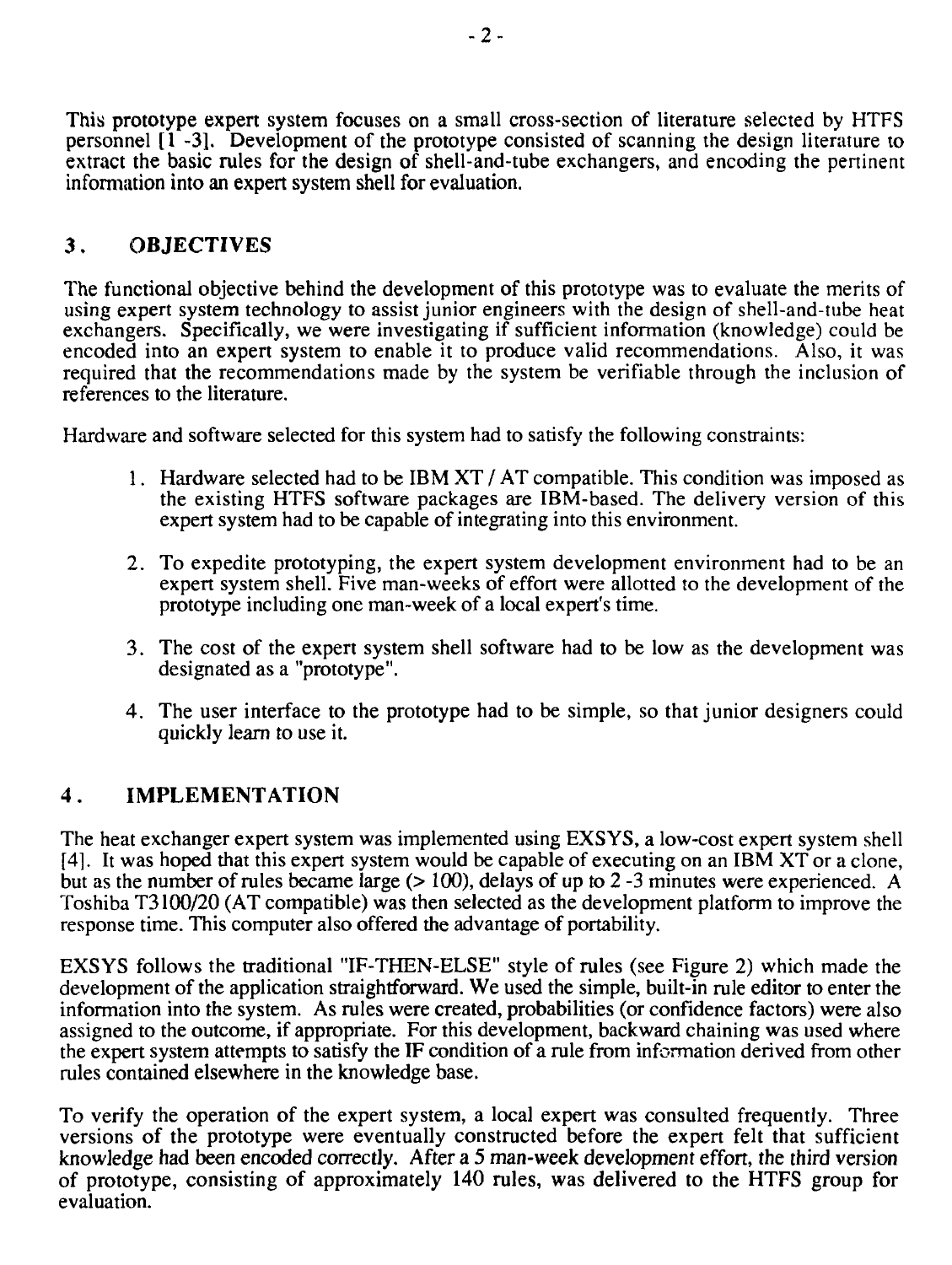When running the application, the designer is presented with a series of screens each containing a qualifier statement and a series of values that can be used to describe the qualifier statement (see Figure 3). The designer is allowed to select one or more of these values to complete the statement. The expert system then evaluates each completed statement with its rules - attempting to arrive at a conclusion. If all the IF conditions of a rule are true then the information contained in the THEN portion of the rule is added to the list of knowledge. In the situation where the IF condition cannot be proven, the ELSE portion of the rule (if present) is added to what is known to be true. The expert system only poses sufficient questions to arrive at a conclusion. After the system has evaluated the rule base, it automatically generates a list of possible choices ranking them according to probability (see Figure 4).

At the completion of the analysis, the expert system automatically produces a summary list of all the designer's inputs (see Figure 5). The designer has the option of changing one or more of the original entries and re-running the analysis. The designer can then compare these new results with the original results.

RULE NUMBER: 47 IF: (1) process stream on tubeside > 5/10 and (2) The PROCESS stream is NOT hazardous and (3) The PROCESS stream is dirty or fouling THEN: 'A' Type Front Head (channel and removable cover) -Probability=9/10 NOTE: The B-type head is not recommended for exchangers which require frequent tubeside cleaning since the entire head must be removed. A-type heads are preferred for dirty fluid on the tubeside. REFERENCE: Preliminary Selection and Design of Shell & Tube Heat Exchangers Section 2.4.3, 2.4.8, 2.5.1 CHANGE: IF<I>, Then <T>, Else <E>, Note <N>, Reference <R>,Done <ENTER> for previous rule,  $\downarrow$  for next rule

Figure 2: Typical Developer Screen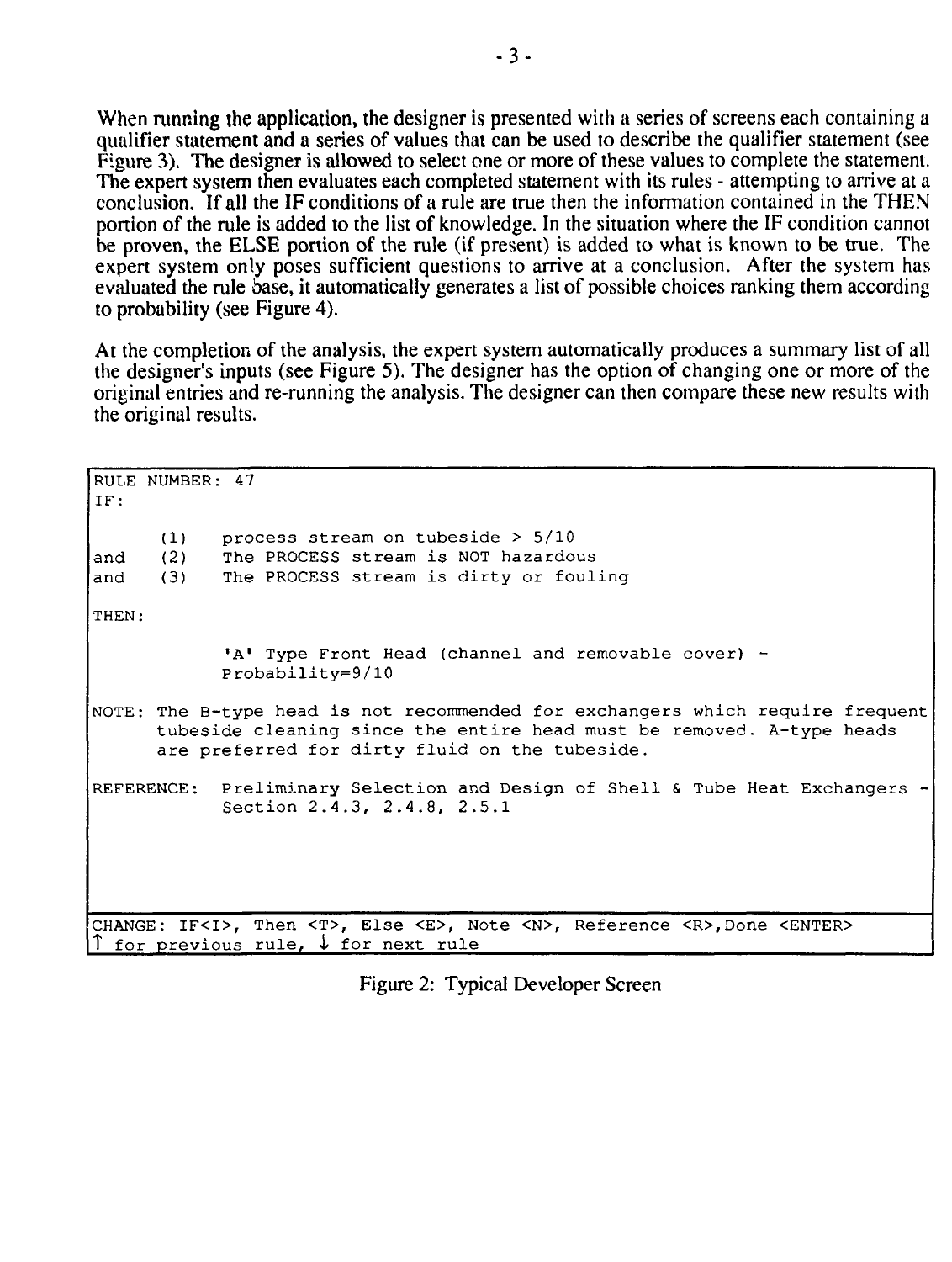| The PROCESS stream is                                                      |
|----------------------------------------------------------------------------|
|                                                                            |
| high temperature $(> 400 F)$<br>$\mathbf{1}$                               |
| high pressure (> 300 psig)<br>$\mathbf{2}$                                 |
| 3 corrosive                                                                |
| 4 dirty or fouling                                                         |
| 5 high volumetric flow (> 1000 igpm)                                       |
| 6 hazardous                                                                |
|                                                                            |
| 7 expensive                                                                |
| in contact with expensive materials<br>8                                   |
| 9.<br>NONE of the above                                                    |
| 1, 3, 4                                                                    |
|                                                                            |
|                                                                            |
|                                                                            |
|                                                                            |
|                                                                            |
|                                                                            |
|                                                                            |
|                                                                            |
|                                                                            |
|                                                                            |
|                                                                            |
|                                                                            |
|                                                                            |
| Enter number(s) of values, (?) for more details, Quit to save data entered |
| or <h> for help</h>                                                        |

Figure 3: Typical Input Screen Used by a Designer

| Values based on $0 - 10$ system                                                                                       | <b>VALUE</b> |
|-----------------------------------------------------------------------------------------------------------------------|--------------|
| 'A' Type Front Head (channel and removable cover)                                                                     | 9            |
| odd tubepass exchanger<br>2                                                                                           | 9            |
| 3<br>'L' Type Rear Head (fixed tubesheet - channel and removable                                                      |              |
| cover                                                                                                                 | 8            |
| process stream on tubeside<br>4                                                                                       | 7            |
| 5<br>service stream on shellside                                                                                      | 7            |
| 6<br>all welded construction or double tubesheet                                                                      |              |
| 7<br>'E' type: one pass shell                                                                                         | 6            |
| 8<br>fixed tubesheet exchanger                                                                                        |              |
| 9<br>outside diameter of tube (inches) 0.75                                                                           |              |
| tube layout = TRIANGULAR OR ROTATED TRIANGULAR<br>10                                                                  |              |
| Note: low fin tubing should be considered for this application.<br>11                                                 |              |
|                                                                                                                       |              |
|                                                                                                                       |              |
|                                                                                                                       |              |
|                                                                                                                       |              |
|                                                                                                                       |              |
|                                                                                                                       |              |
|                                                                                                                       |              |
|                                                                                                                       |              |
| All choices $\langle A \rangle$ , only if value>6, Print $\langle P \rangle$ , Change and rerun $\langle C \rangle$ , |              |
| rules used <line <q="" number,="" quit="" save="">, Help <h>, Done <d>:</d></h></line>                                |              |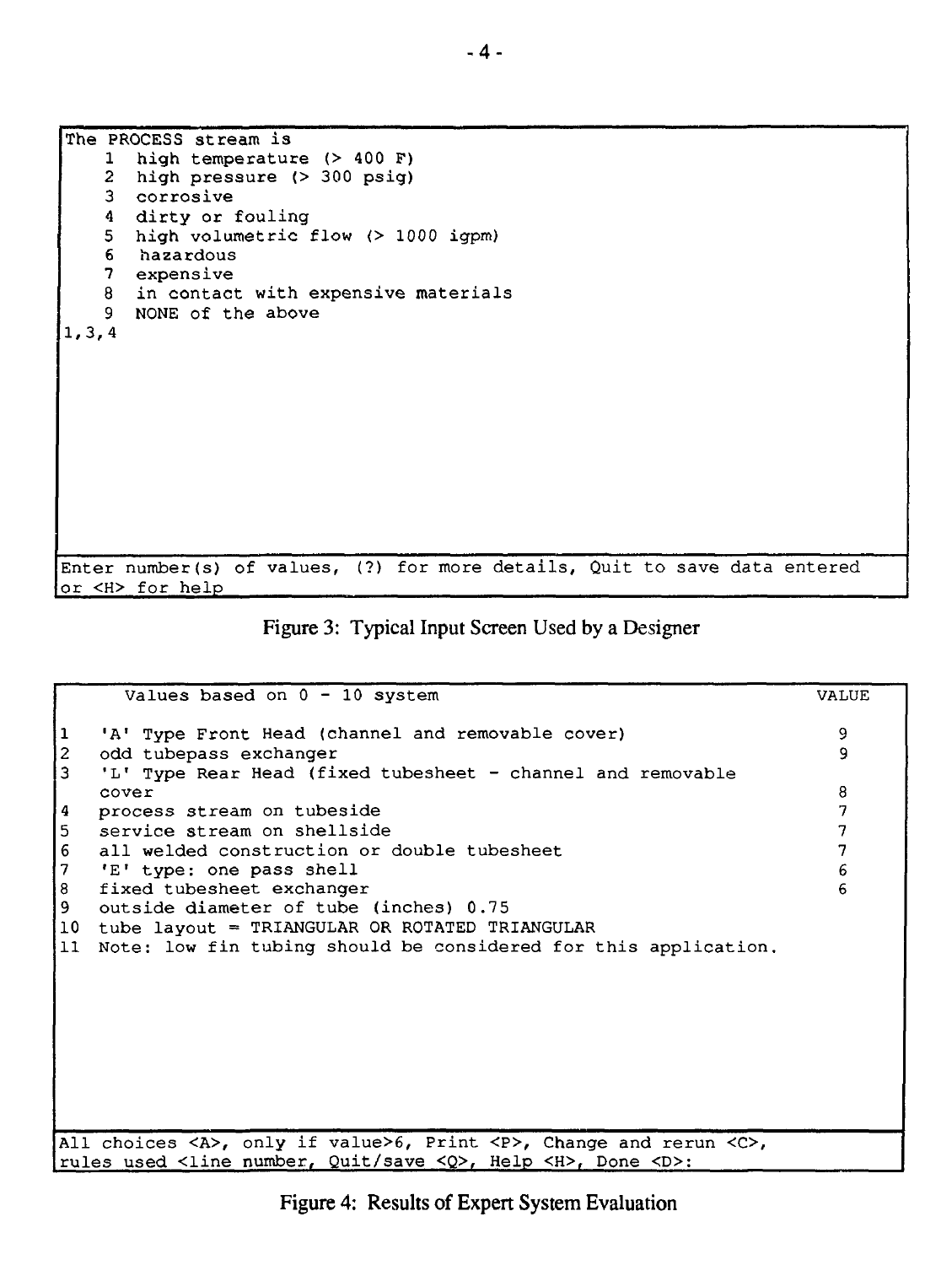| $\sqrt{1}$                                                                     | The PROCESS stream is high temperature (>400 F) and corrosive and dirty    |  |
|--------------------------------------------------------------------------------|----------------------------------------------------------------------------|--|
|                                                                                | or fouling                                                                 |  |
| 12                                                                             | The specification for the PROCESS stream is not specified (program selects |  |
|                                                                                | the best location)                                                         |  |
| $\overline{3}$                                                                 | Specifications indicate that leakage between the process and service       |  |
|                                                                                | streams CANNOT be tolerated                                                |  |
| $\vert 4 \vert$                                                                | The SERVICE stream is NONE of the above                                    |  |
| 5 <sub>1</sub>                                                                 | Specifications indicate the the allowable pressure drop for the SERVICE    |  |
|                                                                                | stream is high                                                             |  |
| 6 <sup>1</sup>                                                                 | Specifications indicate that the heat exchanger required is NOT specified  |  |
|                                                                                | (program selects best exchanger type)                                      |  |
| $\mathbf{7}$                                                                   | The current company operating practice indicates that ALL 'shell' and      |  |
|                                                                                | "head" types are to be considered                                          |  |
| $\overline{8}$                                                                 | Specifications indicate that the heat transfer process involves no phase   |  |
|                                                                                | change to the process stream                                               |  |
| 9                                                                              | Specifications indicate that the temperature difference between the shell  |  |
|                                                                                | and tube metal is <125 degrees (F)                                         |  |
|                                                                                |                                                                            |  |
|                                                                                |                                                                            |  |
|                                                                                |                                                                            |  |
|                                                                                |                                                                            |  |
|                                                                                |                                                                            |  |
|                                                                                |                                                                            |  |
| Enter number of line to change, <0> for original data, <r> to run the data</r> |                                                                            |  |
| <h> for help or any other key to redisplay data:</h>                           |                                                                            |  |

Figure 5: Summary of Designer Information Entered for Expert System Evaluation

### **5. LESSONS LEARNED**

Several lessons regarding the development of expert system applications have been learned. These include:

- 1) During the development of the prototypes, access to an expert was critical to the success of the project.
- 2) Low-cost expert system shells are excellent tools to rapidly develop proof-of-principle systems. The expert was impressed by how quickly knowledge could be entered into the system and manipulated into a usable form.
- 3) One surprising feature of the expert system was that it occasionally made an unexpected recommendation that was subsequently verified to be correct.
- 4) While this low-cost system was easy to use, facilities were not available to track large rule bases. This expert system development package claimed it could support 4000 rules (a memory limitation) but after 100 rules it became awkward to handle. A rule network diagram would have enabled the knowledge engineer to understand what was in the system and how it was connected.
- 5) A full screen rule editor would have made development easier. The simple line editor provided was cumbersome to use.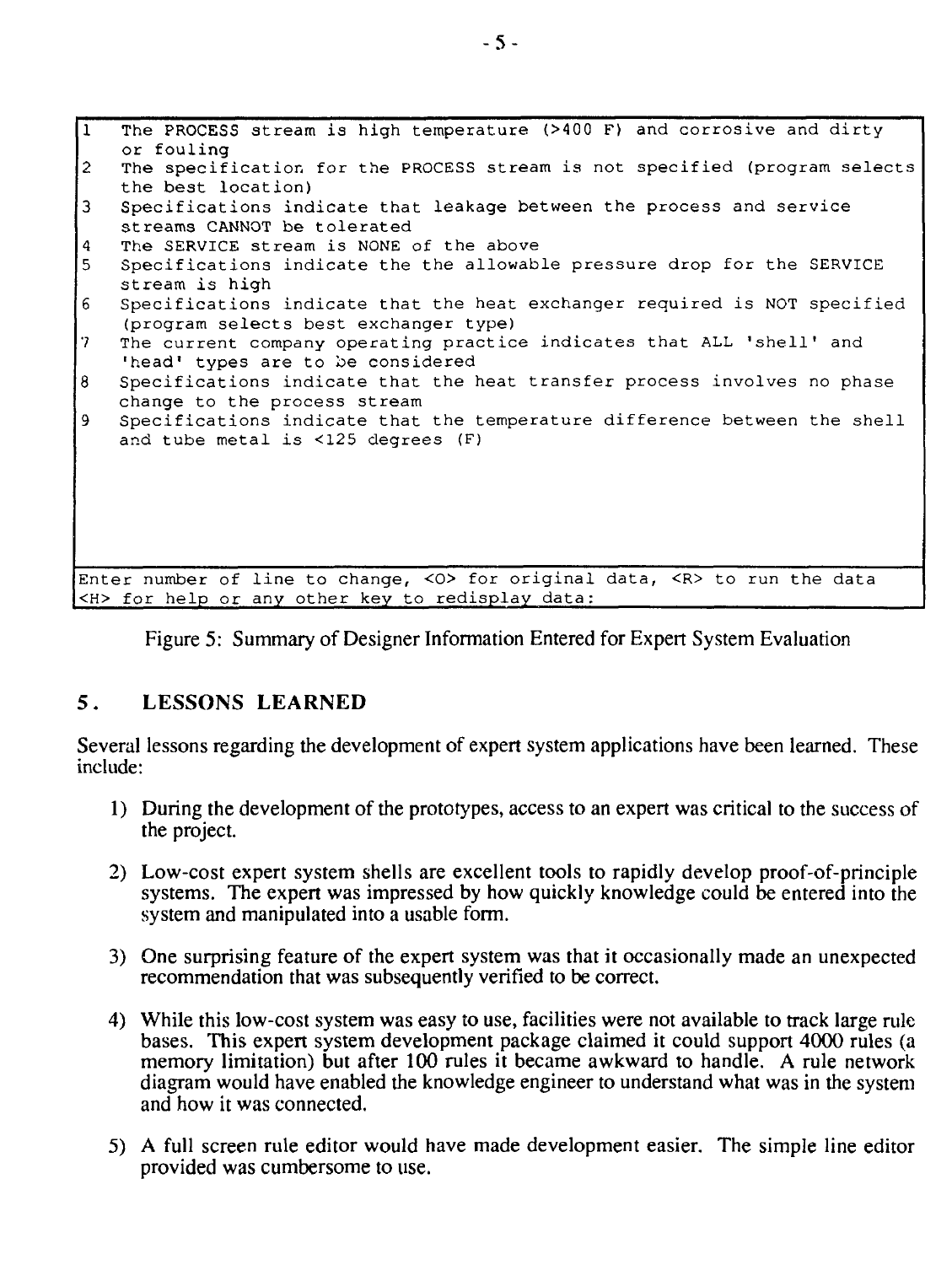- 6) A "find" feature as used in word processing would have made searching the rule base much simpler. Currently, the rule base must be interrogated rule by rule.
- 7) Table entry of data was preferred by the expert instead of the single line entry offered by this package.
- 8) A graphic interface would help designers visualize heat exchanger component information.
- 9) The "Change and Rerun" facility within EXSYS was useful rerunning original data with only some minor modifications. This feature was felt to be very powerful for debugging the knowledge base and allowing junior designers to run "what-if" scenarios.

# **6 . CONCLUSIONS**

A shell-and-tube heat exchanger expert system was designed with the intent of evaluating the capability of such systems to aid junior designers. After 5 man-weeks of effort, 3 prototype systems were developed using a low-cost expert system shell. This style of shell was well suited to rapid development of "proof-of-priiiciple" systems. The final version of the heat exchanger prototype consisted of 140 rules and encompassed much of the low-level knowledge required to support junior designers.

Although "proof of principle" conditions were satisfied, the use of this type of shell to develop a delivery system for this style of application would not be practical. Better rule management tools and rule editors are required by developers if the knowledge base extends beyond more than 100 rules. Grapnics capabilities and table entry are considered important by designers for a delivery system.

Currently, the HTFS group is investigating the feasibility of developing an expanded form of this heat exchanger selection aid with the intent of producing a delivery system.

### 7. REFERENCES

- [1] CJ. Norman, "HTFS Design Report, Heat Exchanger Selection, Part 2: Selection and Preliminary Design of Shell and Tube Heat Exchangers", Atomic Energy Research Establishment, AERE - R12202, HTFS DR18, 1986 May. (Proprietary to HTFS members).
- 12] J.C. Rose, "Heat Exchanger Selection with Specific Reference to Shell and Tube Heat Exchangers", Heat-Transfer and Fluid Flow Service, Atomic Energy Research Establishment, Harwell, HL 72/4770, 1972 November. (Proprietary to HTFS members).
- [3] J. Robbins, "The Selection of Heat Transfer Equipment, Heat-Transfer and Fluid Flow Service", Atomic Energy Research Establishment, Harwell, HL 71/3820, 1971 August. (Proprietary to HTFS members).
- [4] EXSYS Expert System Development Package, EXSYS Inc, P.O. Box 75158, Contr. Station 14, Albuquerque, NM 87194.